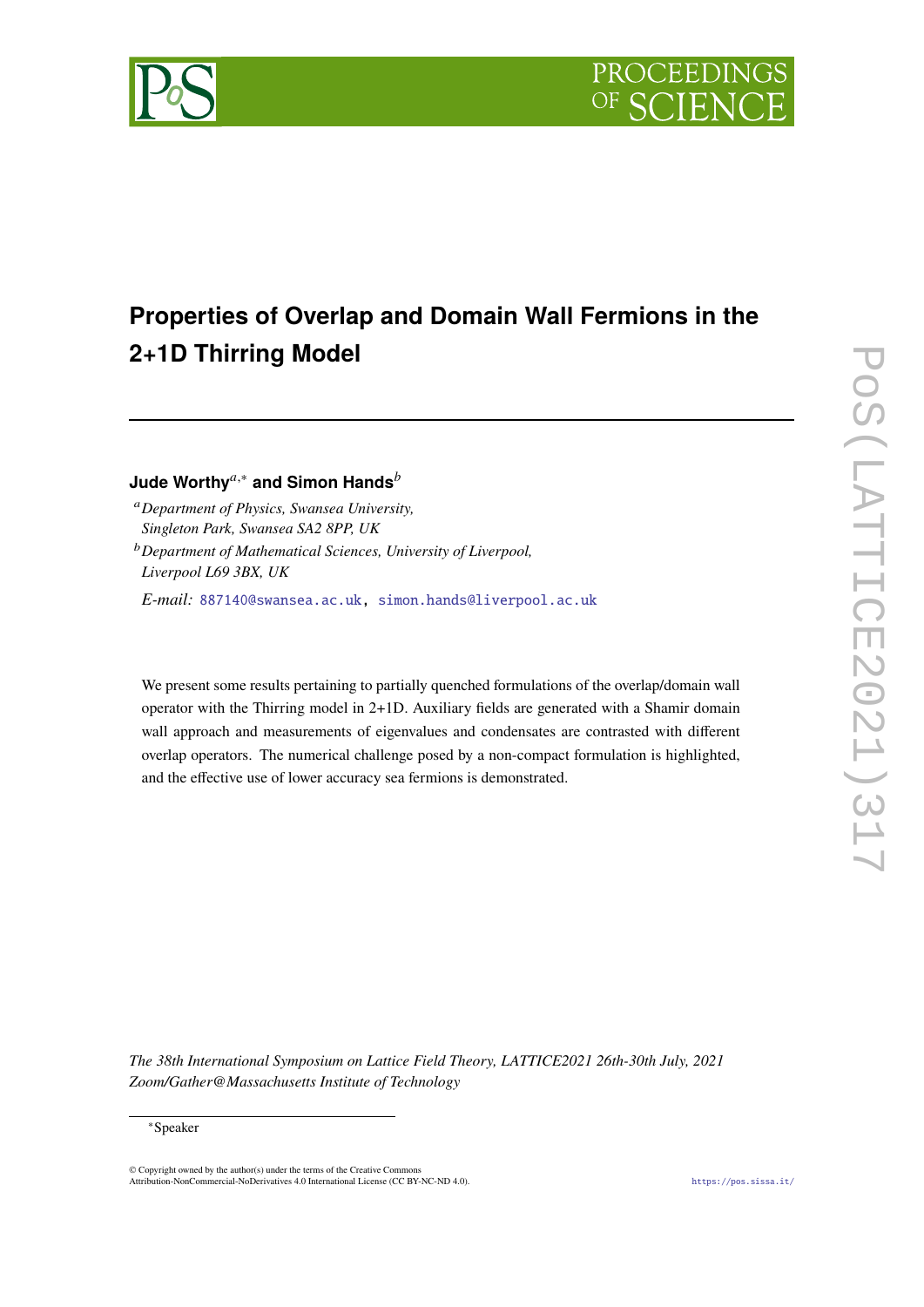# **1. Introduction**

Quantum field theories are plagued by divergences in their continuum formulations. Regularisation on a lattice renders a theory well-defined. The renormalisation process, when successful, finds fixed-points of such a lattice theory, defined where the correlation length diverges. Each of these is thought to correspond to a well defined theory in the continuum limit. One may alternatively search directly for a critical point through the identification and measurement of an (continuous) order parameter, such as the bilinear condensate, which breaks a symmetry of the theory at the critical point. Further, we may look at the eigenvalues of the Dirac operator.

This preliminary work continues the exploration of the Thirring model in  $2+1D$   $[1-3]$  $[1-3]$  focusing on (bulk) domain wall fermions [\[6,](#page-7-2) [8,](#page-7-3) [9\]](#page-7-4), equivalent to (truncated) overlap fermions [\[4,](#page-7-5) [11\]](#page-7-6) which permit the continuum  $U(2) \rightarrow U(1)\times U(1)$  symmetry breaking rather than the  $U(1)\times U(1) \rightarrow U(1)$ found with staggered fermions. In this framework we look at condensates and eigenvalues, with the eigenvalue analysis of [\[5\]](#page-7-7) in mind. Numerical aspects are considered in particular at this stage.

The Euclidean continuum formulation of the Thirring model is given by

$$
S[\psi, \bar{\psi}] = \int d^3x \bar{\psi} (\gamma_\mu \partial_\mu + m)\psi + \frac{g^2}{2} (\bar{\psi} \gamma_\mu \psi)^2
$$
 (1)

The self interacting term may be reformulated with an auxiliary field and the usual gauge interacting Dirac term  $S[\psi, \bar{\psi}] = S_F[\psi, \bar{\psi}, A] + S_G[A]$ :

$$
S_F[\psi, \bar{\psi}, A] = \int d^3x \bar{\psi} (\gamma_\mu (\partial_\mu + iA_\mu) + m)\psi
$$
 (2)

$$
S_G[A] = \frac{1}{g^2} \int d^3x A_\mu^2
$$
 (3)

This formulation allows Monte Carlo methods to be used in calculations.

#### **2. Lattice Dirac Formulations in 2+1D**

Domain wall fermions [\[9\]](#page-7-4) and subsequently overlap fermions [\[4\]](#page-7-5) were developed in an attempt to capture the chiral anomaly on the lattice in even dimensions. Domain wall fermions add an extra dimension to the Dirac operator in such a way that chiral fermions are found on the walls, which are separated by the extra dimension. Overlap fermions, formally equivalent to bulk formulations of the domain wall fermions in the infinite limit of the extent of the extra dimension, eliminate the requirement of an extra dimension, and can be expressed compactly utilising the matrix sign function [\[11\]](#page-7-6).

We consider Shamir ( $D_{DW}^S$ ) and Wilson ( $D_{DW}^W$ ) domain wall fermions, both of which are instances of Mobius fermions [\[7\]](#page-7-8). We want to express them in the form  $D = D_0 + mD_m$ . With the extent of the extra dimension set to  $L_s = 4$  the massless components  $D_{0,DW}^S$  and  $D_{0,DW}^W$  may be expressed by

$$
D_{0,DW}^{S} = \begin{pmatrix} D_W^+ & -P_- & 0 & 0 \\ -P_+ & D_W^+ & -P_- & 0 \\ 0 & -P_+ & D_W^+ & -P_- \\ 0 & 0 & -P_+ & D_W^+ \end{pmatrix}, D_{0,DW}^{W} = \begin{pmatrix} D_W^+ & D_W^- P_- & 0 & 0 \\ D_W^- P_+ & D_W^+ & -P_- & 0 \\ 0 & D_W^- P_+ & D_W^+ & D_W^- P_- \\ 0 & 0 & D_W^- P_+ & D_W^+ \end{pmatrix}
$$
(4)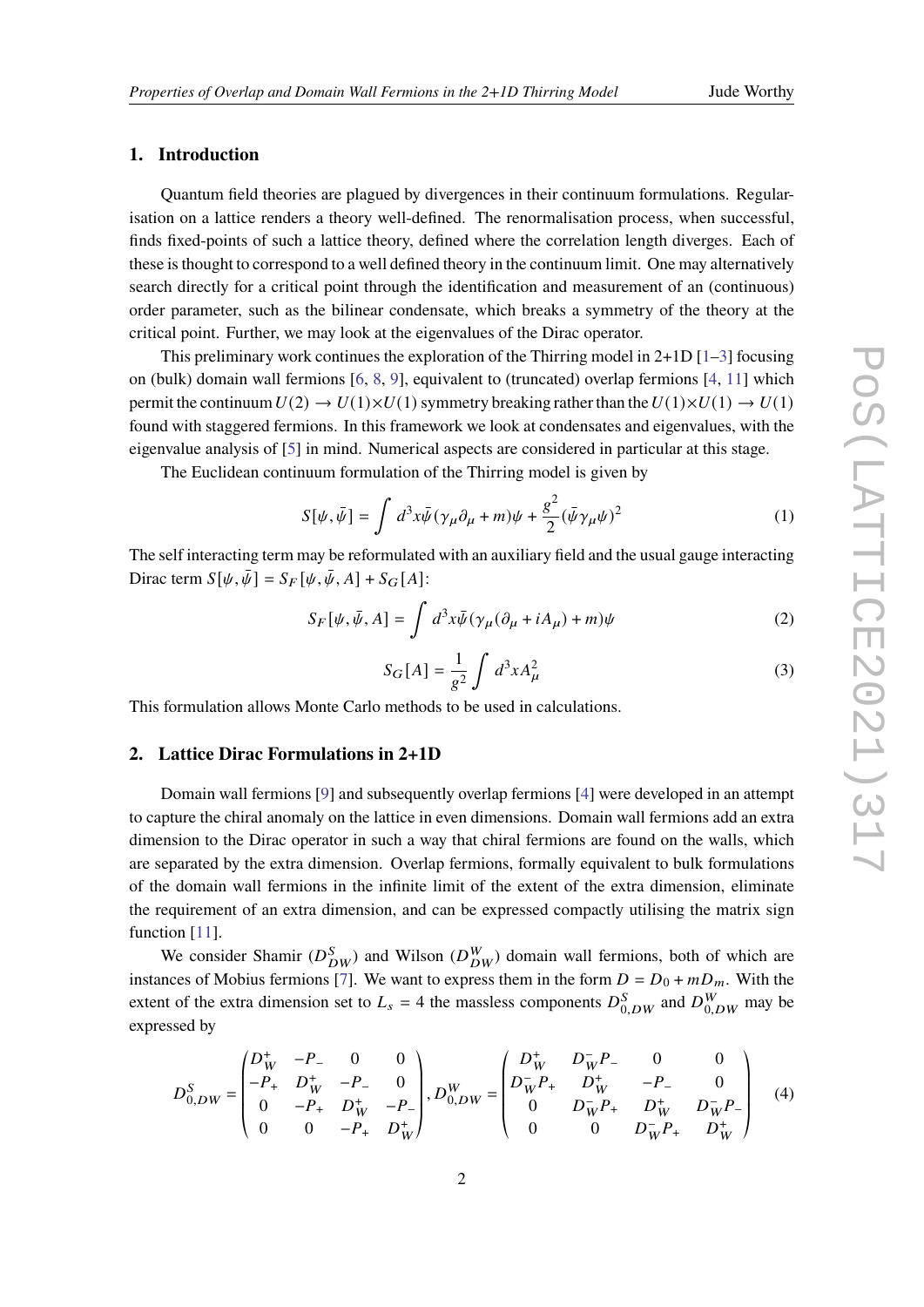where  $D_W^{\pm} = D_W \pm I$ ,  $D_W$  is the usual Wilson Dirac operator, with a negative mass term, M, known as the domain wall height. The usual bare mass term  $m$  is incorporated on the domain walls.

$$
D_{m1,DW}^{S} = \begin{pmatrix} 0 & 0 & 0 & P_{+} \\ 0 & 0 & 0 & 0 \\ 0 & 0 & 0 & 0 \\ P_{-} & 0 & 0 & 0 \end{pmatrix}, D_{m1,DW}^{W} = \begin{pmatrix} 0 & 0 & 0 & -D_{W}^{-}P_{+} \\ 0 & 0 & 0 & 0 \\ 0 & 0 & 0 & 0 \\ -D_{W}^{-}P_{-} & 0 & 0 & 0 \end{pmatrix}
$$
(5)

In 2+1D we further have the anti-hermitian mass terms

$$
D_{m3,DW}^{S} = \begin{pmatrix} 0 & 0 & 0 & i\gamma_3 P_+ \\ 0 & 0 & 0 & 0 \\ 0 & 0 & 0 & 0 \\ i\gamma_3 P_- & 0 & 0 & 0 \end{pmatrix}, D_{m3,DW}^{W} = \begin{pmatrix} 0 & 0 & 0 & -iD_W^- P_+ \gamma_3 \\ 0 & 0 & 0 & 0 \\ 0 & 0 & 0 & 0 \\ -iD_W^- P_- \gamma_3 & 0 & 0 & 0 \end{pmatrix}
$$
 (6)

which eliminate an error term associated with the hermitian mass terms and enable  $L_s \rightarrow \infty$ measurements to be accurately approximated at significantly lower  $L_s$  values [\[1\]](#page-7-0).

<span id="page-2-0"></span>For the overlap operator we have

$$
D_{OL}^{I} = \frac{1+V}{2} + m\frac{1-V}{2}
$$
  
\n
$$
D_{OL}^{G3} = \frac{1+V}{2} + im\frac{1-V}{2}\gamma_3
$$
\n(7)

in which  $V = \gamma_3 \text{sgn}(H)$  and we consider the kernel H to be either the Shamir kernel H<sub>S</sub> or the Wilson kernel  $H_W$ :

$$
H_W = \gamma_3 D_W
$$
  
\n
$$
H_S = \gamma_3 \frac{D_W}{2 + D_W}
$$
\n(8)

where  $\gamma_3 V \gamma_3 = V^{\dagger}$  and  $D_W \equiv D_W(-M)$  again. In 2+1D the  $\gamma_5$  *may* be replaced with  $\gamma_3$  as has been done above.

Even though it is sufficient to show the equivalence of the theories through the equality of the determinants [\[2,](#page-7-9) [10\]](#page-7-10), since all measurable quantities can be derived from the partition function, and the partition function evaluates to be the determinant, it is nevertheless instructive to see the the precise relation between the full operator matrices. Defining  $K_{DW} \equiv C^{\dagger} D_{DW}^{-1}(1) D_{DW}(m)C$ , then

$$
K_{DW} = \begin{pmatrix} D_{OL}(m) & 0 & 0 & \cdots \\ -(1-m)\Delta_2^R & 1 & 0 \\ -(1-m)\Delta_3^R & 0 & \cdots \end{pmatrix} = C^{\dagger} D_{DW}^{-1}(1) D_{DW}(m) C \tag{9}
$$

For further details the reader is referred to [\[7\]](#page-7-8). Similar relations can be demonstrated for the 2+1D variants above, although it should be noted that introducing Zolatarev coefficients in the Shamir domain wall formulation breaks this relation [\[8\]](#page-7-3).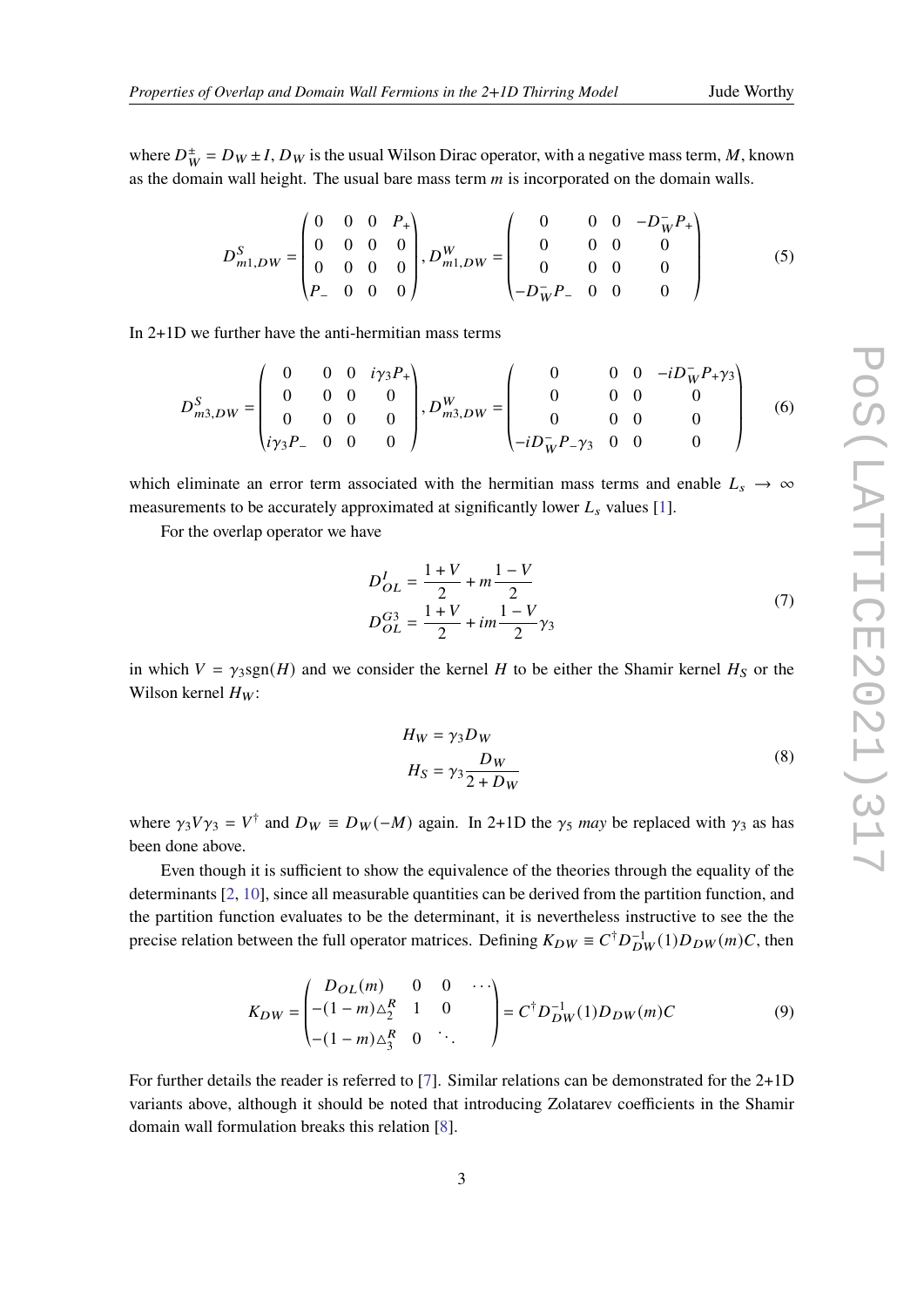### **3. Results**

The auxiliary fields are generated using a rational hybrid monte carlo approach [\[12\]](#page-7-11) necessary for exploration with a single dirac field. In all cases these are generated using the Shamir domain wall formulation with coefficients fixed to one, corresponding to the hyperbolic tanh formulation of the overlap operator, and the anti-hermitian mass terms. We then conduct measurements with different overlap operators of different type and  $L<sub>s</sub>$  value. As such we are generally looking at partially quenched results although we emphasise that when only the  $L<sub>s</sub>$  value differs in the methodology of the generation of the auxiliary field and the measurements, then the full physics should be achieved in the simulation if both  $L<sub>s</sub>$  values are large enough.

#### **3.1 Kernel Spectra and Condition Number**

Both the Wilson ( $H_W = \gamma_3 D_W$ ) and Shamir ( $H_S = \gamma_3 D_W/(2 + D_W)$ ) kernels appear to have minimum and maximum eigenvalues independent of  $L_s$ , at least above a certain unexplored cutoff. This is shown in the left panel of figure [1.](#page-3-0) This hints that the auxiliary field structure may be retained even at small values of  $L_s$ , eliminating the requirement for more arduous calculations in the dynamic creation of the auxiliary fields through the RHMC method. We need to be aware of the spectral range of the kernels, that is the eigenvalue extrema,  $\lambda_{\min}(H)$  and  $\lambda_{\max}(H)$ , and also the condition  $\kappa(H)$ , to enable a wise choice of Zolotarev or HT parameters. In the latter case a rescaling [\[7\]](#page-7-8) may be possible in some cases, but this acceleration technique appears not applicable to the non-compact Shamir formulation due to the unbounded upper eigenvalue. It is similarly unbounded for the non-compact Wilson formulation, but in practice the maximum eigenvalue does not grow so prohibitively, as also indicated in figure [1.](#page-3-0) A bounded value of a compact case is also shown (artificial as it was created from a non-compact auxiliary field). The condition number is plotted against  $\beta = \frac{1}{g^2}$  $\beta = \frac{1}{g^2}$  $\beta = \frac{1}{g^2}$  in the second panel of figure 1 and the increased (numerical) challenge of the non-compact formulation around the critical point is in evidence.

<span id="page-3-0"></span>

**Figure 1:** LHS: Maximum and minimum eigenvalues for different kernels - non-compact (NC), Wilson(W) and Shamir(S) kernels - produced with  $L_s$  values of 20 or 60, plotted against coupling strength  $\beta$ . A compact (C) case is also plotted for the maximum eigenvalue only. Note that markers and lines represent different, nearly overlapping, curves in this plot. RHS: The condition number  $\kappa(H)$  for compact and non-compact, plotted against coupling strength  $\beta = \frac{1}{g^2}$ , for different kernels H, all using auxiliary (A) fields generated with  $L_s = 20.$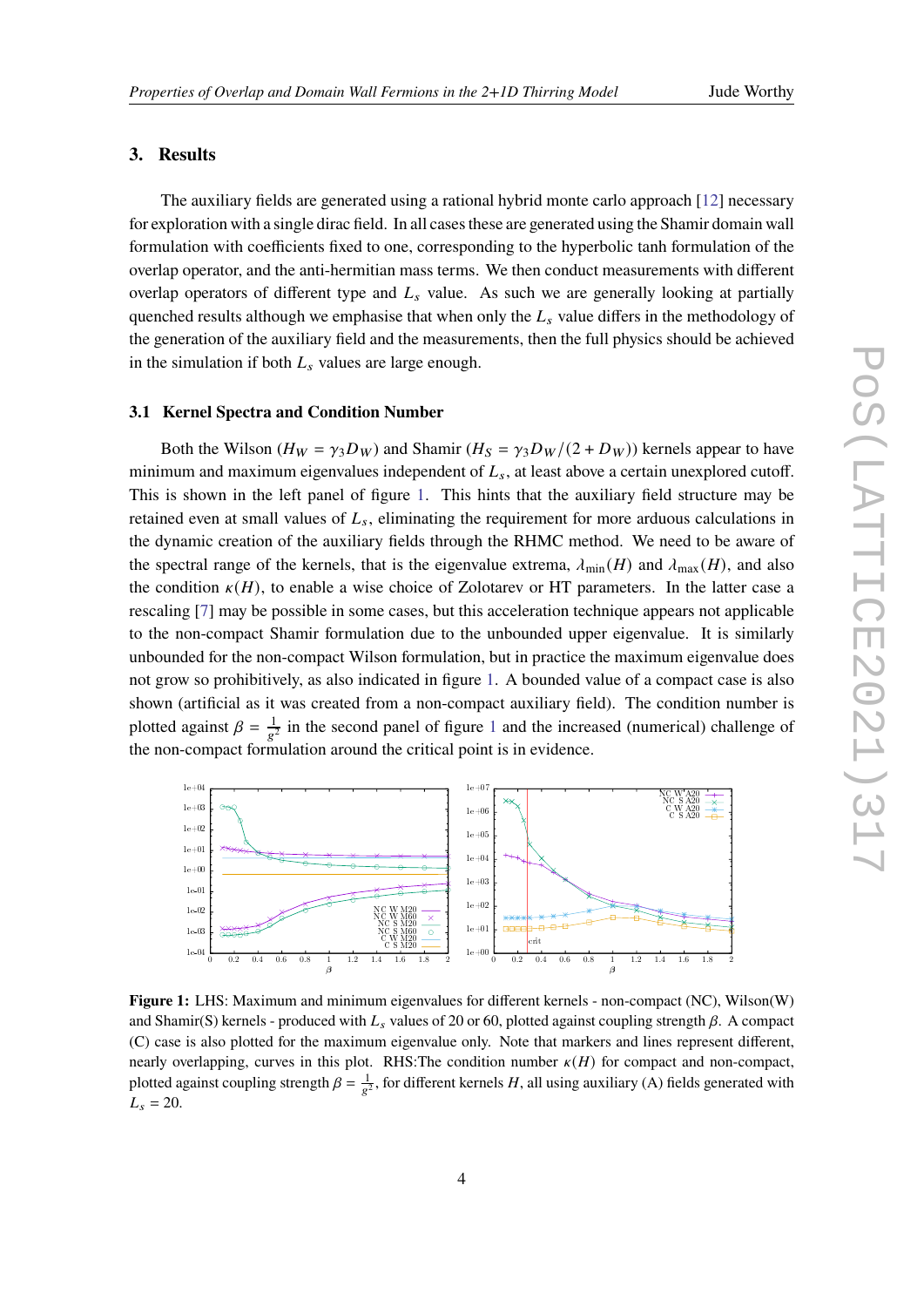<span id="page-4-1"></span>

**Figure 2:** The lowest eigenvalues are plotted for the Wilson and Shamir kernels for a range of auxiliary fields. A derived eigenvalue S[Wilson] calculated according to eqn. [10](#page-4-0) is also plotted, showing the accuracy of the approximation.

Often, the physics of interest is determined by the smallest eigenvalues. Although it is not formally the case, for the smallest eigenvalues we have the approximation

<span id="page-4-0"></span>
$$
eig[HS] \approx \frac{eig[HW]}{2 + eig[HW]}
$$
\n(10)

as demonstrated in figure [2.](#page-4-1) The large eigenvalues have no such approximation. It will be interesting to see if this relation can be exploited in the evaluation of the overlap operator and justifies the interchange of different kernels for sea and valence fermions.

#### **3.2 Condensate**

The independence of the spectral range on the value of  $L_s$  shown in fig [1](#page-3-0) suggests that it may be sufficient to use auxiliary fields generated with sea fermions using a lower  $L<sub>s</sub>$  value. This is explored via the bilinear condensate, defined by  $C = \frac{\partial \ln Z}{\partial m} = \frac{1}{Z} \langle \frac{\partial Z_F}{\partial m} \rangle_G$ , where  $\langle O \rangle_G =$  $\int \mathcal{D}[U] O[U] exp(-S_G[U])$  and

$$
\frac{\partial Z_F}{\partial m} = \text{Tr}[D^m D^{-1}] \equiv C_F \tag{11}
$$

For the overlap operators we have

$$
C_{F,OL}^{M1} = \text{Tr}[\frac{1}{1-m}((D_{OL}^{I})-1-1)]
$$
  
\n
$$
C_{F,OL}^{M3} = \text{Tr}[\frac{-1}{i\gamma_3+m}((D_{OL}^{G3})^{-1}-1)]
$$
\n(12)

corresponding to the forms given in eqn [7.](#page-2-0) Figure [3](#page-5-0) shows condensates over a range of mass values. The curves show different  $L<sub>s</sub>$  values used for the auxiliary fields and the condensate measurement, both using Shamir kernels, and indicates that the results are predominantly determined by the  $L_s$ value of the measurement rather than the auxiliary field, as hoped. There is a clear difference between the results measured with  $L_s = 60$  with auxiliary fields of  $L_s = 20$  and  $L_s = 60$ , but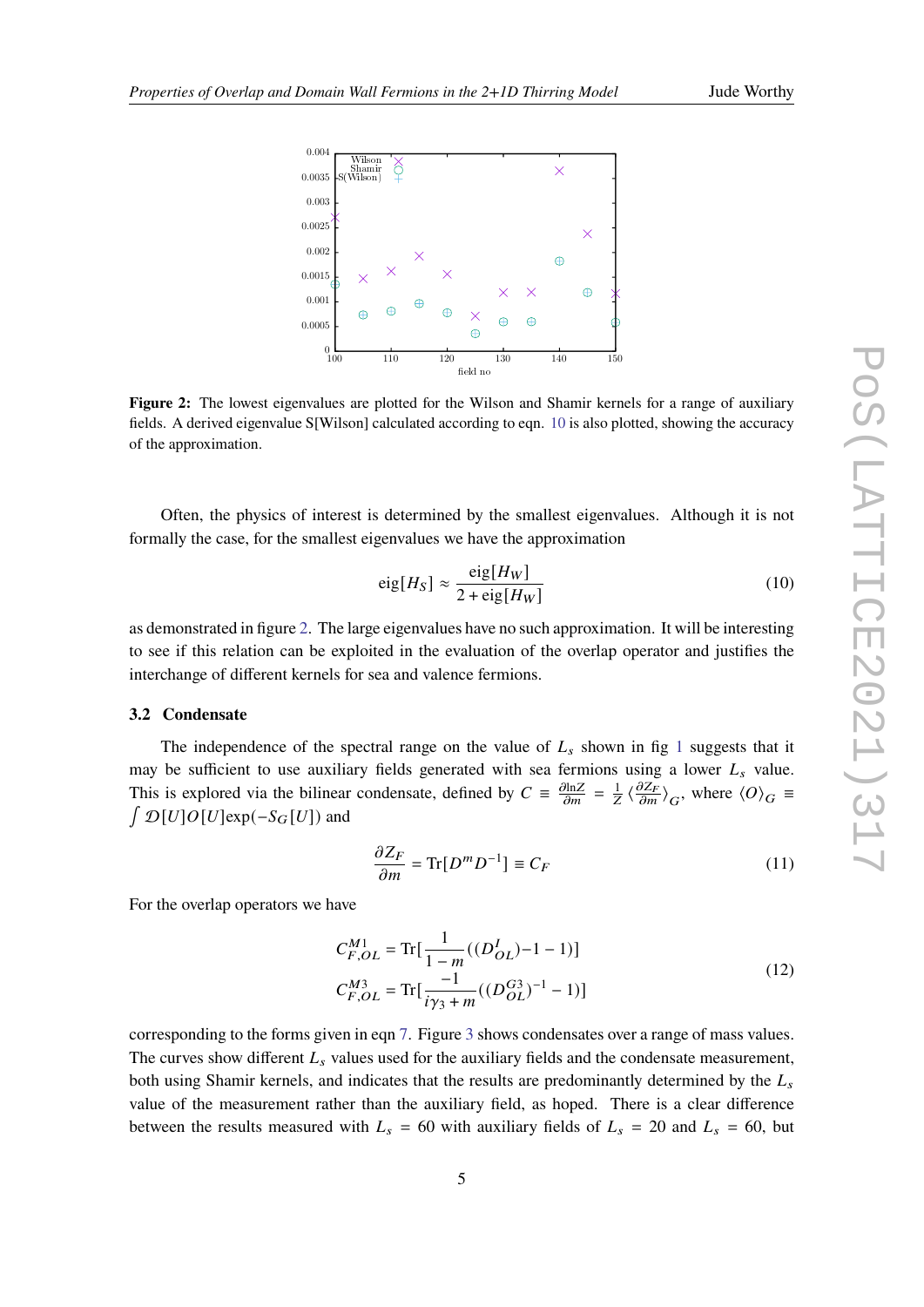<span id="page-5-0"></span>

**Figure 3:** Condensate evaluated with  $L_s$  values for the generation of the auxiliary fields distinct from the  $L_s$ values used for the condensate measurement. The coupling strength is  $\beta = 0.25$ , in the broken phase.

this appears to be significantly smaller than the error from not having reached the  $L_s$  limit in the measurement. We argue this makes a strong case for the decoupling of  $L_s$  in fully dynamic fermions, although what would constitute suitable  $L<sub>s</sub>$  values would be context dependent.

#### **3.3 Overlap Spectra**

We consider the convergence of the lowest eigenvalues of the (Hermitian) overlap operator as found by both forms  $D_{OL}^{\dagger}D_{OL} = 2 + V + V^{\dagger}$ , and  $D_{OL}^{\dagger}D_{OL} = 1 + V + V^{\dagger} + V^{\dagger}V$  where the former holds for the exact overlap operator, and the latter for the truncated overlap operator, ie  $V^{\dagger}V = 1$ as the approximation to the sign function becomes exact. We refer to the second formulation as the alternative formulation, denoted Alt in the plots. The auxiliary fields used are generated with  $L<sub>s</sub> = 20$  Shamir kernels, and zero mass.

<span id="page-5-1"></span>

**Figure 4:** LHS: The lowest 3 eigenvalues (e1, e3, e5) of the Wilson overlap operator using the hyperbolic tanh (HT) approximation with  $L_s = 40$ . RHS: The lowest 2 eigenvalues (e1, e3) of the Shamir overlap operator using the hyperbolic tanh (HT) approximation with  $L_s = 40$ .

Figure [4](#page-5-1) shows the lowest 1st, 3rd, and 5th lowest eigenvalues since each eigenvalue occurs twice. The first panel shows Wilson kernel results. These very preliminary results may be compared with the quenched compact and non-compact results using the Wilson kernel of [\[5\]](#page-7-7). Their compact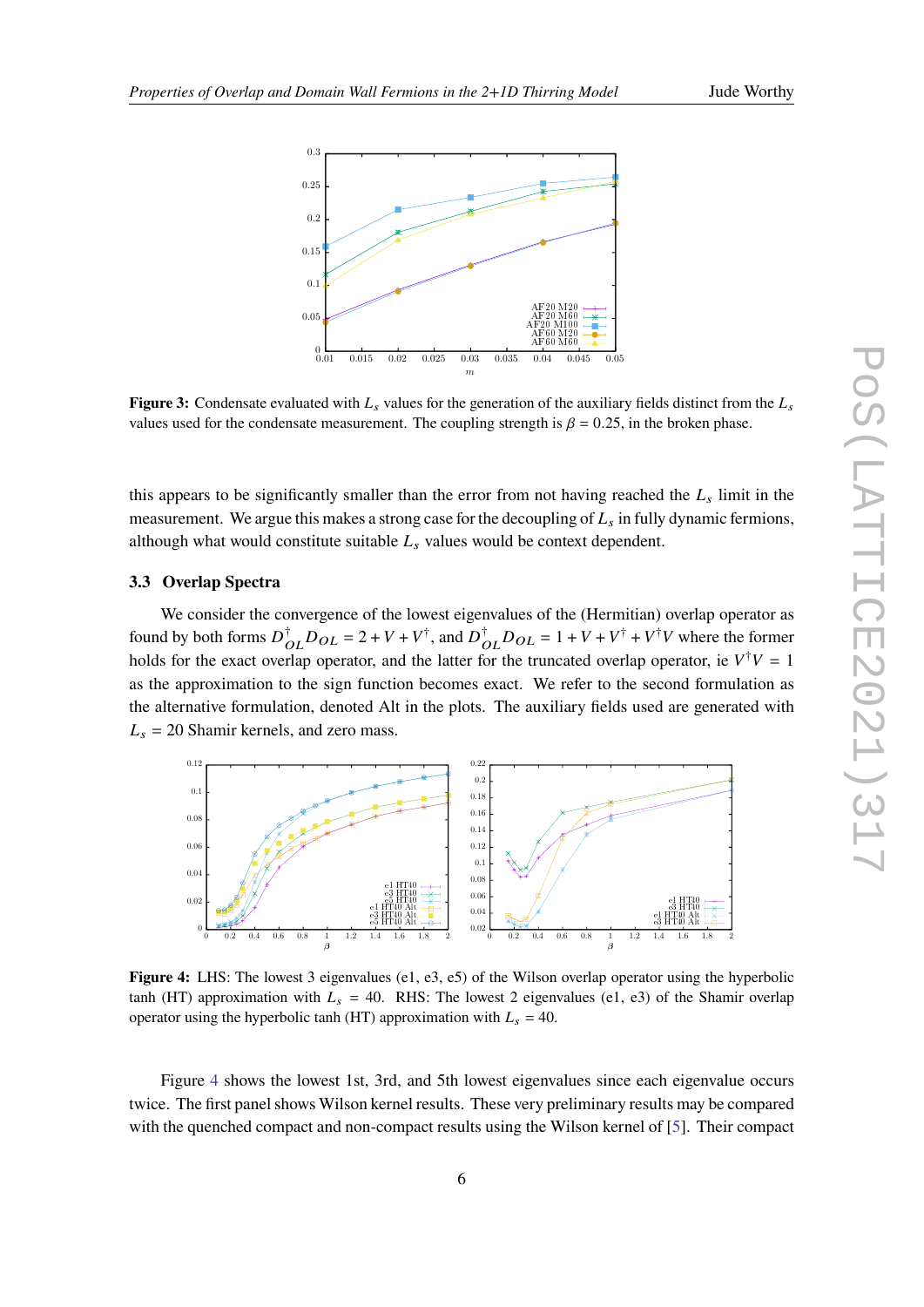case gives an S-curve which we see with our Wilson results, although the cases are not directly comparable since ours is a partially quenched non-compact case. Our Shamir case shows an upturn in the minimum eigenvalue, which perhaps corresponds to the more complex curve found for the non-compact case in [\[5\]](#page-7-7), and is more directly comparable. However, more results need to be obtained. That  $L<sub>s</sub>$  convergence has not been attained is evidenced by the difference in standard and Alt cases. Figure [5](#page-6-0) shows the minimum eigenvalue for Wilson formulations including the Zolotarev formulation. Using an  $L<sub>s</sub>$  value of 20 with the alternative formulation and the HT approximation gives a better (although far from) converged result at strong coupling than the  $L_s = 40$  default case. The Zolatarev formulation with  $L_s = 40$  is visually converged (when comparing with  $L_s = 50,60$ not shown here), and it remains to be seen if using the alternative formulation will allow for a lower  $L_s$  value.

<span id="page-6-0"></span>

**Figure 5:** The lowest eigenvalue using the Wilson overlap operator using different  $L_s$  values and approximation schemes. HT denotes the hyperbolic tanh approximation, and Z denotes the Zolatarev approximation with in the range [1e-4,10].

# **4. Concluding Remarks**

We have demonstrated the potential for lower  $L_s$  valued sea fermions, and highlighted the challenge posed by the unbounded maximum eigenvalue of the non-compact formulation in the overlap kernels in the strongly coupled region. In practical simulations the maximum eigenvalue of the Shamir kernel was significantly higher than for the Wilson kernel, supporting the use of the Wilson kernel in the strongly coupled region if possible. Given the relation between the smallest eigenvalues of the Shamir and Wilson kernels, we hope the partially quenching interchange of kernels is justified, and will continue to investigate in this direction. We will continue examining the eigenvalues of the overlap operators.

#### **Acknowledgements**

We thank Rajamani Narayanan for helpful discussions and support. This work entailed the use of the Cambridge Service for Data Driven Discovery (CSD3), part of which is operated by